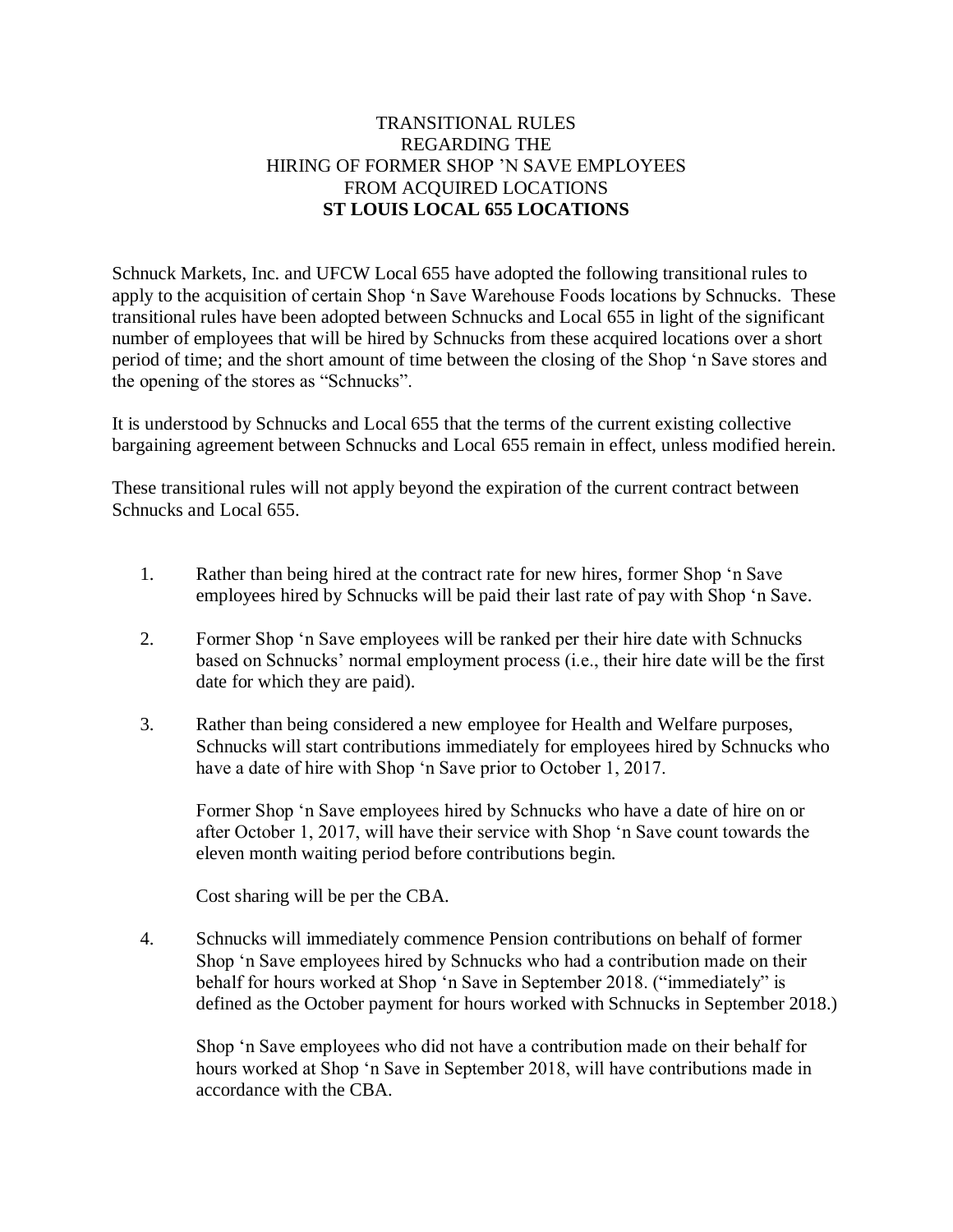5. All former Shop 'n Save employees hired by Schnucks that have three or more weeks of vacation per year with Shop 'n Save will be eligible for two paid weeks of vacation and one unpaid week of vacation (at the employees option) effective January 1, 2019. Additional weeks of vacation will be earned per the CBA.

All former Shop 'n Save employees hired by Schnucks that have two weeks of vacation per year with Shop 'n Save will be eligible for one paid week of vacation and one unpaid week of vacation (at the employees option) effective January 1, 2019. Additional weeks of vacation will be earned per the CBA.

All other former Shop 'n Save employees hired by Schnucks will earn vacation per the CBA.

- 6. Schnucks will red-circle Shop 'n Save employees that earned sick days to be used in 2018, with two sick days to be used in 2019. These employees will then earn sick days for 2020 and beyond per the CBA.
- 7. Schnucks will waive the six months of service requirement to be eligible for funeral leave.
- 8. Schnucks will waive the six months of service requirement to be eligible for jury duty.
- 9. All former Shop 'n Save employees hired by Schnucks will be paid straight time for hours worked on Sundays and a premium of one dollar (\$1.00) per hour for hours worked on holidays, except Thanksgiving and Easter will be a two dollar (\$2.00) per hour premium.
- 10. Schnucks will waive the six months of service requirement to be eligible for national holidays for former Shop 'n Save employees who had six months or more of service with Shop 'n Save as of their hire date with Schnucks.
- 11. Former Shop 'n Save employees hired by Schnucks will earn personal holidays beginning in 2019 per the CBA.
- 12. Sections 9.7A and 9.7C of the CBA will not apply to acquired Shop 'n Save stores through January 31, 2019.
- 13. Vendors and members of Schnucks management other than members of UFCW Local 655 can perform bargaining unit work in all acquired stores from the time of the acquisition of Shop 'n Save to May 1, 2019.
- 14. No former Shop 'n Save employees shall acquire any seniority rights until the employee has been employed by Schnucks for at least ninety (90) days.